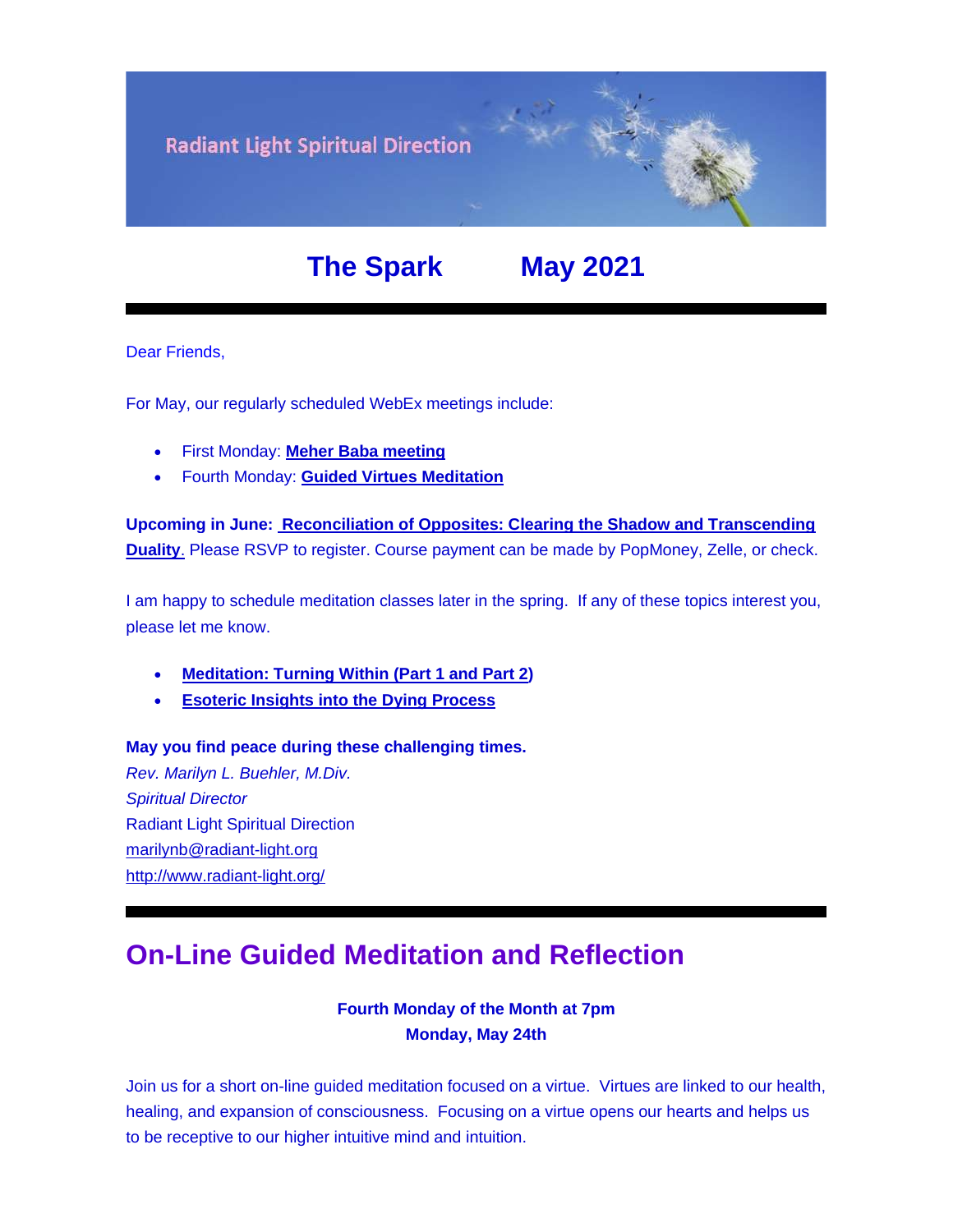We will meet once a month--the fourth Monday. Please RSVP to marilynb@radiant-light.org and I will email the WebEx link and instructions.

## **Reconciliation of Opposites**

## **Clearing the Shadow and Transcending Duality**

Two 90-minute sessions. Date/Time to be determined based on interest **Sliding Scale course fee: \$40 to \$75**

Do you sometimes feel stuck, or find yourself in the same situation over and over again? This workshop presents practical and liberating techniques to uncover and release the unconscious emotions and beliefs that may draw these situations to you.

As these states of mind come to light and are released, you will naturally find peace and balance. Learn to gently free yourself, and find balance through simple, powerful, and fast exercises for creating balance and harmony.

This is a fun and enlightening workshop. It helps us see how the ego works and how to be free from its "endless loop". This class is based on *[The Marriage of Spirit: Enlightened Living in](https://u18544456.ct.sendgrid.net/ls/click?upn=R-2Bl7NGDLiuME3v4KUDXT9s8V8aHwtcrfP-2FedTAKJSqMCOv2u9MIbDS0f-2BuowiUvYMz7G6VpMvQTnNwvusQvTrmFF2-2FE81LWo6BTzQFwYTlI-3D1Vat_FiQrYGg1YZElR924caalGEP3AHGeF79ulf5jxC9Fbcd8IfoR4p2-2FW0xZvJaX6Y3z75H0Yw3uGmHJTH3azVPJ5HXoQqlNvxrtacG06ak4RKFEpWql6CIRJgyPhGOUq7WGYyDWiE55-2B-2BEkuBgQj5rj8-2FO70zAstVdKfh7Uj0VjeSjrlGWDleQZYG12WAuisfbbyJeZ6YL5S3ASRvzRdG9IHh61QMGaklOSgy7Fbzkr4nGYtP2Wm-2BHWThufCU9yE9zfmplgv17HsN27hUdyxvPB8w-3D-3D)  [Today's World](https://u18544456.ct.sendgrid.net/ls/click?upn=R-2Bl7NGDLiuME3v4KUDXT9s8V8aHwtcrfP-2FedTAKJSqMCOv2u9MIbDS0f-2BuowiUvYMz7G6VpMvQTnNwvusQvTrmFF2-2FE81LWo6BTzQFwYTlI-3D1Vat_FiQrYGg1YZElR924caalGEP3AHGeF79ulf5jxC9Fbcd8IfoR4p2-2FW0xZvJaX6Y3z75H0Yw3uGmHJTH3azVPJ5HXoQqlNvxrtacG06ak4RKFEpWql6CIRJgyPhGOUq7WGYyDWiE55-2B-2BEkuBgQj5rj8-2FO70zAstVdKfh7Uj0VjeSjrlGWDleQZYG12WAuisfbbyJeZ6YL5S3ASRvzRdG9IHh61QMGaklOSgy7Fbzkr4nGYtP2Wm-2BHWThufCU9yE9zfmplgv17HsN27hUdyxvPB8w-3D-3D)* by Leslie Temple-Thurston. No need to read the book, I do my best to make these esoteric concepts accessible to anyone!

Please contact me at marilynb@radiant-light.org to register.

### **Virtual Interfaith Field Trip**

#### **The 2021 Parliament of the World's Religions October 17 - 18, 2021**

We have not had an interfaith field trip in a long time. Mark your calendars! In October, there will be a virtual Parliament of the World's Religions. Take advantage of this enlightening two-day event. Join us and travel by Zoom! If you register by May 31st, the cost is only \$50.

The 8th Parliament of the World's Religions, hosted for the first time virtually, will bring together people of faith from around the world. This will be a gathering gather of the world's global